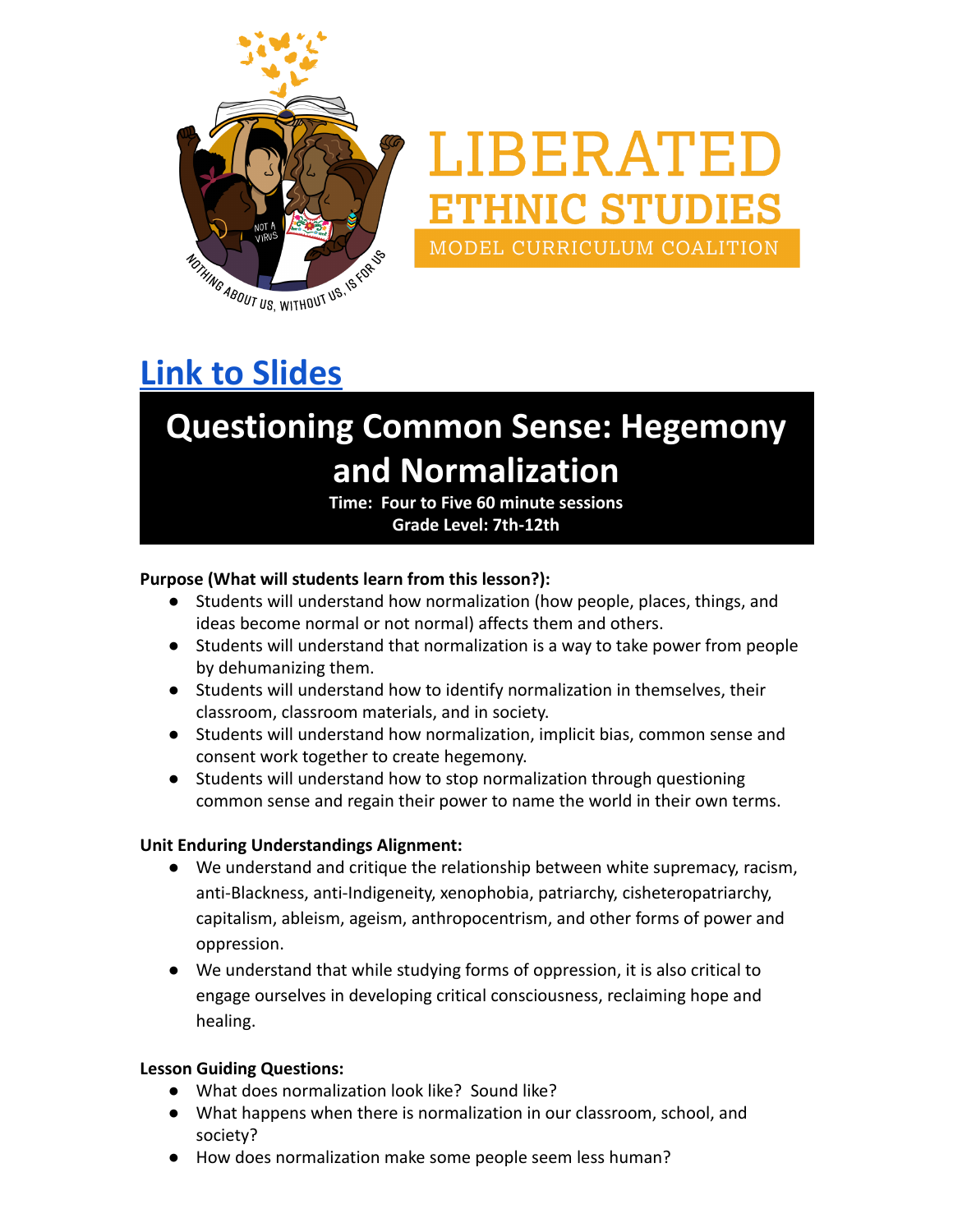

● How can we question common sense so that "normalized" people are not unfairly favored and continue to name the world in their interests? How can we give respect to all?

#### **[Cultural Wealth](https://drive.google.com/file/d/0B0c4WTZSk3sNNlJuV1NobldqTHc/view?usp=sharing) (Yosso, p. 78):**

- I know how to question common sense to stop normalization and hegemony and humanize with respect.
- My whole being can help tell me when normalization, implicit bias and dehumanization or humanization is happening.

#### **[Ethnic Studies Principles Alignment:](https://docs.google.com/document/d/1IXvC0GexzT95ptWjV8I5AMmghJ4ch0HQc_uOkKslPSU/edit?usp=sharing)**

- **●** *Principle 1*: cultivate empathy, community actualization, cultural perpetuity, self-worth, self-determination, and the holistic well-being of all participants, especially Native People/s and people of color.
- **●** *Principle 5*: challenge imperialist/colonial hegemonic beliefs and practices on the ideological, institutional, interpersonal, and internalized levels.

#### **Standards Alignment:**

- **● [CCSS.ELA-LITERACY.CCRA.R.2](http://www.corestandards.org/ELA-Literacy/CCRA/R/2/)**
- **● [CCSS.ELA-LITERACY.CCRA.R.7](http://www.corestandards.org/ELA-Literacy/CCRA/R/7/)**
- **● [CCSS.ELA-LITERACY.CCRA.SL.6](http://www.corestandards.org/ELA-Literacy/CCRA/SL/6/)**

#### **Materials:**

| 1. Video from the New York Times on<br><b>Implicit Bias "Peanut Butter, Jelly</b><br>and Racism" (3 minutes) with<br>multilingual closed captioning<br>preferred.<br>2. Music Video Soy Yo from Bomba<br><b>Estéreo with closed captions.</b> | 5. Computer/LCD projector/Internet<br>access<br>6. Electronic whiteboard and dry<br>erase markers or chart paper and<br>markers. |
|-----------------------------------------------------------------------------------------------------------------------------------------------------------------------------------------------------------------------------------------------|----------------------------------------------------------------------------------------------------------------------------------|
| <b>Lyrics in Spanish here and in</b><br><b>English here.)</b>                                                                                                                                                                                 |                                                                                                                                  |
| 3. Slide deck on normalization and<br>hegemony with photos of<br>normalized and not-normalized<br>people and places, video links and<br>graphic organizers.                                                                                   |                                                                                                                                  |
| 4. T-charts and response charts in the<br>slide deck.                                                                                                                                                                                         |                                                                                                                                  |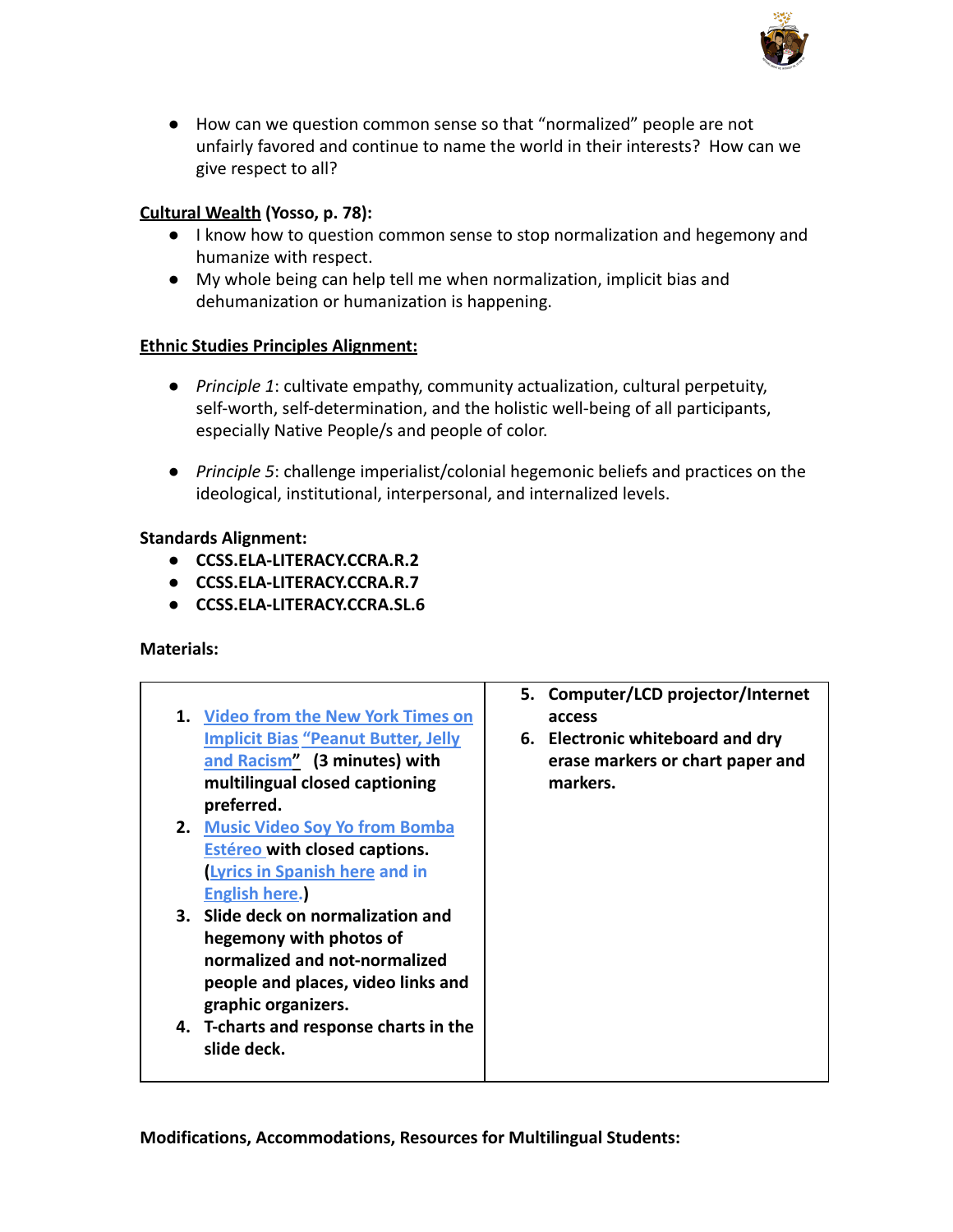

| Modify the slidedeck to respond to<br>$\bullet$<br>the needs of your classroom. Add<br>photos and examples that are<br>familiar to your students and that<br>will be responsive to your<br>students.<br>Have bilingual students sit next to<br>$\bullet$<br>monolingual students to translate<br>as needed. | • You can shorten or lengthen this<br>lesson depending on the needs of<br>your class. |
|-------------------------------------------------------------------------------------------------------------------------------------------------------------------------------------------------------------------------------------------------------------------------------------------------------------|---------------------------------------------------------------------------------------|
|-------------------------------------------------------------------------------------------------------------------------------------------------------------------------------------------------------------------------------------------------------------------------------------------------------------|---------------------------------------------------------------------------------------|

#### **Critical Vocabulary:**

| <b>CRITICAL</b><br><b>VOCABULARY</b> | Definition and Rationale for choosing this<br>word, phrase, or concept                                                                                                      | <b>Idea for</b><br>pre-teaching or<br>front-loading the<br>concept.                                                                                                                                  |
|--------------------------------------|-----------------------------------------------------------------------------------------------------------------------------------------------------------------------------|------------------------------------------------------------------------------------------------------------------------------------------------------------------------------------------------------|
| normalization                        | how people, places, things, and ideas become<br>normal or not normal                                                                                                        | Discuss: Which is<br>abnormal? Who<br>should decide?<br>What does normal<br>mean?                                                                                                                    |
| implicit bias                        | unconscious attitudes and stereotypes that can<br>manifest in the criminal justice system,<br>workplace, school setting, and in the<br>healthcare system.                   | Show the video<br>"Peanut Butter,<br>Jelly and Racism"<br>to explain implicit<br>bias. Explain<br>implicit bias is like<br>an invisible fog or<br>virus that changes<br>us without us<br>knowing it. |
| dehumanize                           | To treat someone in a way that makes them<br>seem like they are not as good as other people<br>by treating them like they are not human,<br>depriving them of their rights. | Offer<br>age-appropriate<br>examples of<br>dehumanization<br>from the UN's<br><b>Declaration of</b><br><b>Human Rights.</b>                                                                          |
| hegemony                             | How people with power make their ideas seem<br>like common sense so others consent to their<br>will (what they want) allowing those in power<br>to keep their power.        | Use the graphic<br>organizer that<br>shows the parts<br>that make up<br>hegemony to<br>preview the                                                                                                   |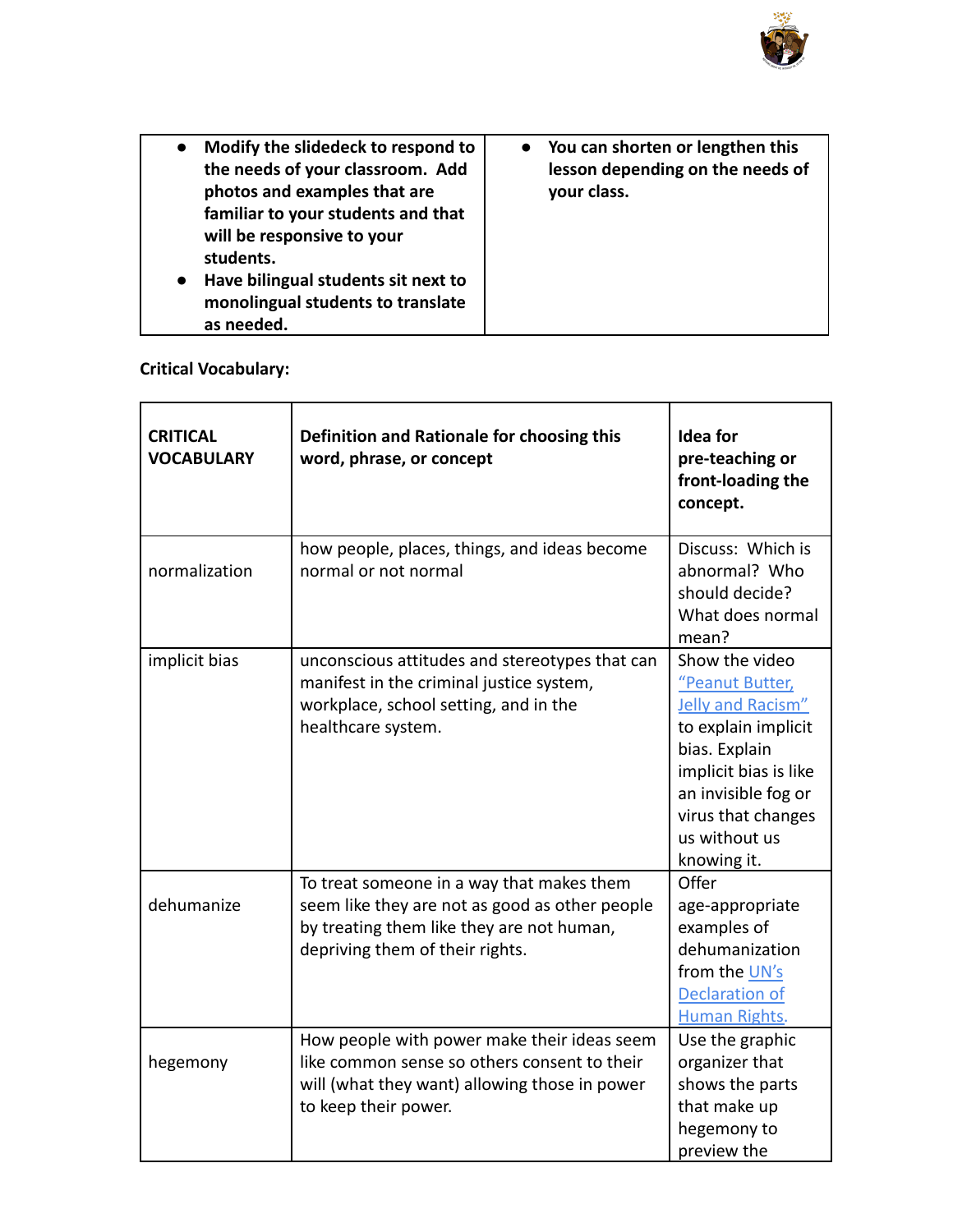

### **C1: Cultural Ritual and/or Energizer**

**Title: Link-Up: Two Feelings \*The steps in this section (C1, Steps 1-3)) should be used prior to each class session until all of the steps of the entire lesson are complete.**

| <b>STEP</b> | <b>DESCRIPTION</b>                                                                                                                                                                                                                                                                                                                                                                                                                                                                                     | <b>TIME</b> |
|-------------|--------------------------------------------------------------------------------------------------------------------------------------------------------------------------------------------------------------------------------------------------------------------------------------------------------------------------------------------------------------------------------------------------------------------------------------------------------------------------------------------------------|-------------|
| Step 1      | Sit in a circle on the floor or in chairs. Land Acknowledgement:<br>We remind ourselves that we are sitting on the land of the<br>(Indigenous Land) in [City, State]. We do this to remember<br>and how we can respect the people of this land past and<br>present.                                                                                                                                                                                                                                    | 2 minutes   |
| Step 2      | Ancestor Acknowledgement. We think about and bring those<br>who have come before us to help guide what we do everyday.<br>Is there someone you know about that you bring with you in<br>your heart today? Share with the class who you bring with you<br>to your learning or work today and why?                                                                                                                                                                                                       | 1-2 minutes |
| Step 3      | Link-Up: Two Feelings: Tell students that we are going to play a<br>game called Link-Up. They can link-up physically (e.g.link arms)<br>or verbally. Tell the class, "I am Mx. and I feel [feeling]<br>today." Then share the sentence frame: "My name is and I<br>ALSO feel AND [another feeling]." Any other person who<br>also feels the same way uses the frame and adds another<br>feeling to the sentence until everyone who wants to share or<br>the whole class has shared their two feelings. | 10 minutes  |
| Step 4      | Explain that the activities and reflection in which we will all be<br>engaging in the next few days will lead us to understanding how<br>hegemony works. Share (or review) the slide "How Hegemony<br>Works" and identify the terms students will learn without going<br>into detail. Concepts you will be able to talk about are: implicit<br>bias, normalization, common sense and consent, of course,<br>hegemony too.                                                                              | 5 minutes   |
|             |                                                                                                                                                                                                                                                                                                                                                                                                                                                                                                        |             |

## **C2: Critical Concepts**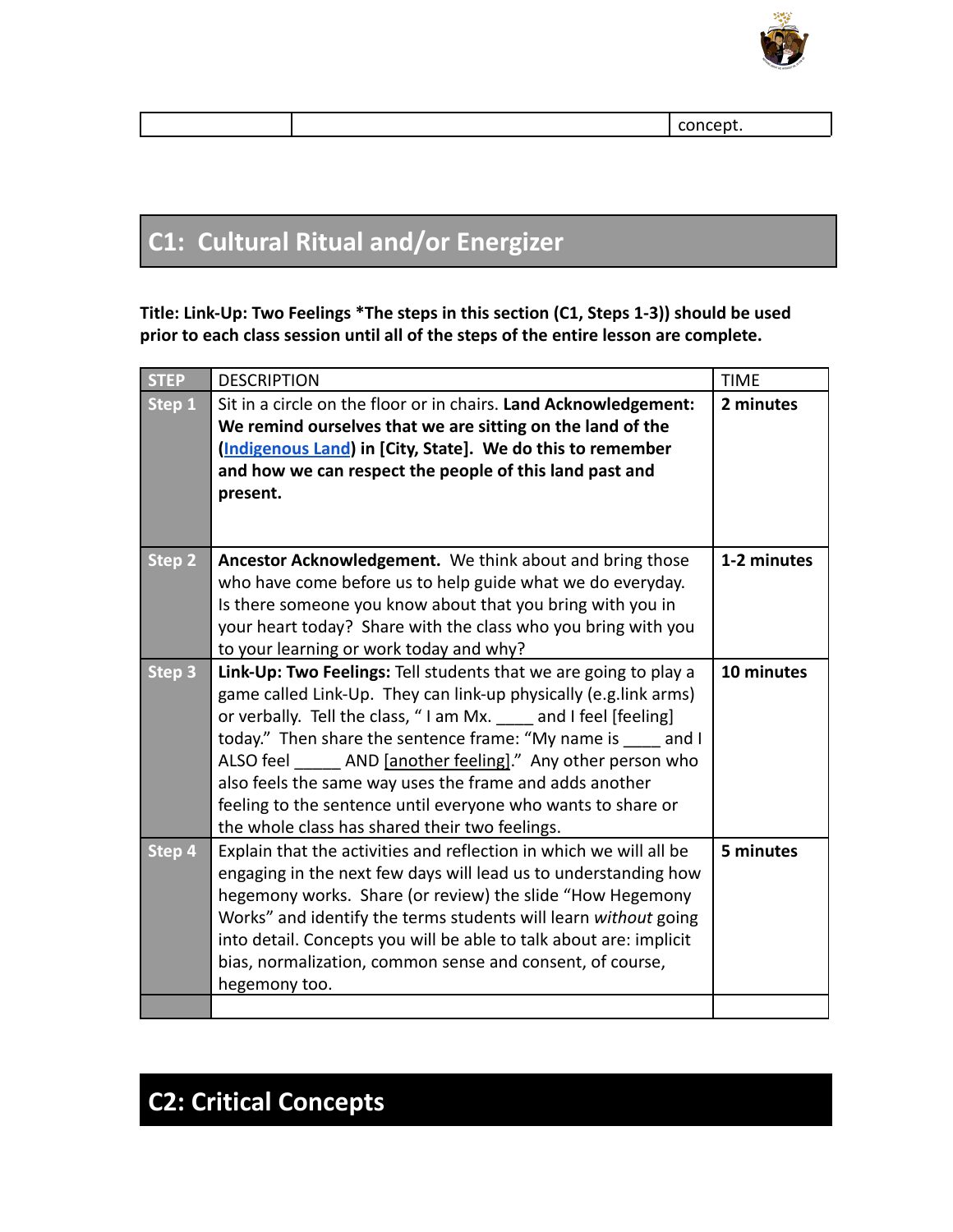

| Title: "What are Implicit Bias, Normalization, Common Sense and Consent? What is |  |
|----------------------------------------------------------------------------------|--|
| dehumanization and hegemony?"                                                    |  |

| <b>STEP</b> | <b>DESCRIPTION</b>                                                                                                                                                                                                                                                                                                                                                                                                                                                                                                                                                                                                                                                                                                                                                                                                                                                                                                                                                                                                                                                                                                                                                                                                                                                                                                                                  | <b>TIME</b>         |
|-------------|-----------------------------------------------------------------------------------------------------------------------------------------------------------------------------------------------------------------------------------------------------------------------------------------------------------------------------------------------------------------------------------------------------------------------------------------------------------------------------------------------------------------------------------------------------------------------------------------------------------------------------------------------------------------------------------------------------------------------------------------------------------------------------------------------------------------------------------------------------------------------------------------------------------------------------------------------------------------------------------------------------------------------------------------------------------------------------------------------------------------------------------------------------------------------------------------------------------------------------------------------------------------------------------------------------------------------------------------------------|---------------------|
|             |                                                                                                                                                                                                                                                                                                                                                                                                                                                                                                                                                                                                                                                                                                                                                                                                                                                                                                                                                                                                                                                                                                                                                                                                                                                                                                                                                     | $10 - 15$           |
| Step 1      | Share the images in the next slides and ask volunteers the<br>question and discuss their responses:<br>Which is a normal family? Which is a different family?<br>Why?: All of these families are normal to those<br>families. Discuss: If something is normal then<br>something else is not normal. But this is not true.<br>What is normal food? What is different food? Why?:<br>You may be less familiar with some of these foods. You<br>may be vegetarian or vegan or kosher. You may not eat<br>pork. Those foods are normal for the people who eat<br>them.<br>What is a normal school? What is a different school?<br>Why?: All of these children are learning. Some inside,<br>some outside, some in classrooms and some online.<br>Some are learning about the living conditions of<br>migrant laborers. Which school did you see as normal?<br>What does that mean for the schools that are<br>"different"?<br>Who is a normal doctor and who is different? Who is a<br>normal teacher and who is different? Why?<br>Who is a normal American? Who is a different<br>American? Why?: It's very important that people feel<br>they belong in this land we now call the United States<br>and that they are treated fairly. As you look at these<br>pictures of people who live here, think about what you<br>think what an American means? | minutes             |
|             | Ask students to share what it looks like and sounds like when                                                                                                                                                                                                                                                                                                                                                                                                                                                                                                                                                                                                                                                                                                                                                                                                                                                                                                                                                                                                                                                                                                                                                                                                                                                                                       | $10 - 15$           |
| Step 2      | you are treated like you are different? Offer a couple of                                                                                                                                                                                                                                                                                                                                                                                                                                                                                                                                                                                                                                                                                                                                                                                                                                                                                                                                                                                                                                                                                                                                                                                                                                                                                           | minutes             |
|             | examples in the t-chart in the slidedeck. Record their                                                                                                                                                                                                                                                                                                                                                                                                                                                                                                                                                                                                                                                                                                                                                                                                                                                                                                                                                                                                                                                                                                                                                                                                                                                                                              |                     |
|             | responses.                                                                                                                                                                                                                                                                                                                                                                                                                                                                                                                                                                                                                                                                                                                                                                                                                                                                                                                                                                                                                                                                                                                                                                                                                                                                                                                                          |                     |
|             | Discuss: Why do people talk about things as normal or                                                                                                                                                                                                                                                                                                                                                                                                                                                                                                                                                                                                                                                                                                                                                                                                                                                                                                                                                                                                                                                                                                                                                                                                                                                                                               | $10 - 15$           |
| Step 3      | different? Using the previous images and student discussion<br>about the images, discuss the reasons why people categorize                                                                                                                                                                                                                                                                                                                                                                                                                                                                                                                                                                                                                                                                                                                                                                                                                                                                                                                                                                                                                                                                                                                                                                                                                          | minutes             |
|             | things as normal and different. Show that people, places,                                                                                                                                                                                                                                                                                                                                                                                                                                                                                                                                                                                                                                                                                                                                                                                                                                                                                                                                                                                                                                                                                                                                                                                                                                                                                           |                     |
|             | ideas, and things that people call different are ignored and not                                                                                                                                                                                                                                                                                                                                                                                                                                                                                                                                                                                                                                                                                                                                                                                                                                                                                                                                                                                                                                                                                                                                                                                                                                                                                    |                     |
|             | listened to or taken seriously. People that we decide are                                                                                                                                                                                                                                                                                                                                                                                                                                                                                                                                                                                                                                                                                                                                                                                                                                                                                                                                                                                                                                                                                                                                                                                                                                                                                           |                     |
|             | different don't get to make choices, have less freedom, and in                                                                                                                                                                                                                                                                                                                                                                                                                                                                                                                                                                                                                                                                                                                                                                                                                                                                                                                                                                                                                                                                                                                                                                                                                                                                                      |                     |
|             | the end have less power and that this is not fair.                                                                                                                                                                                                                                                                                                                                                                                                                                                                                                                                                                                                                                                                                                                                                                                                                                                                                                                                                                                                                                                                                                                                                                                                                                                                                                  |                     |
|             | Show the slide: What is normalization? Share the definition<br>with students. Offer examples of how over time through                                                                                                                                                                                                                                                                                                                                                                                                                                                                                                                                                                                                                                                                                                                                                                                                                                                                                                                                                                                                                                                                                                                                                                                                                               | $5 - 10$<br>minutes |
| Step 4      | repetition certain people, places, things and ideas have                                                                                                                                                                                                                                                                                                                                                                                                                                                                                                                                                                                                                                                                                                                                                                                                                                                                                                                                                                                                                                                                                                                                                                                                                                                                                            |                     |
|             | become normalized. For example, can you call a place that                                                                                                                                                                                                                                                                                                                                                                                                                                                                                                                                                                                                                                                                                                                                                                                                                                                                                                                                                                                                                                                                                                                                                                                                                                                                                           |                     |
|             | does not have tests a school? Those in positions of leadership                                                                                                                                                                                                                                                                                                                                                                                                                                                                                                                                                                                                                                                                                                                                                                                                                                                                                                                                                                                                                                                                                                                                                                                                                                                                                      |                     |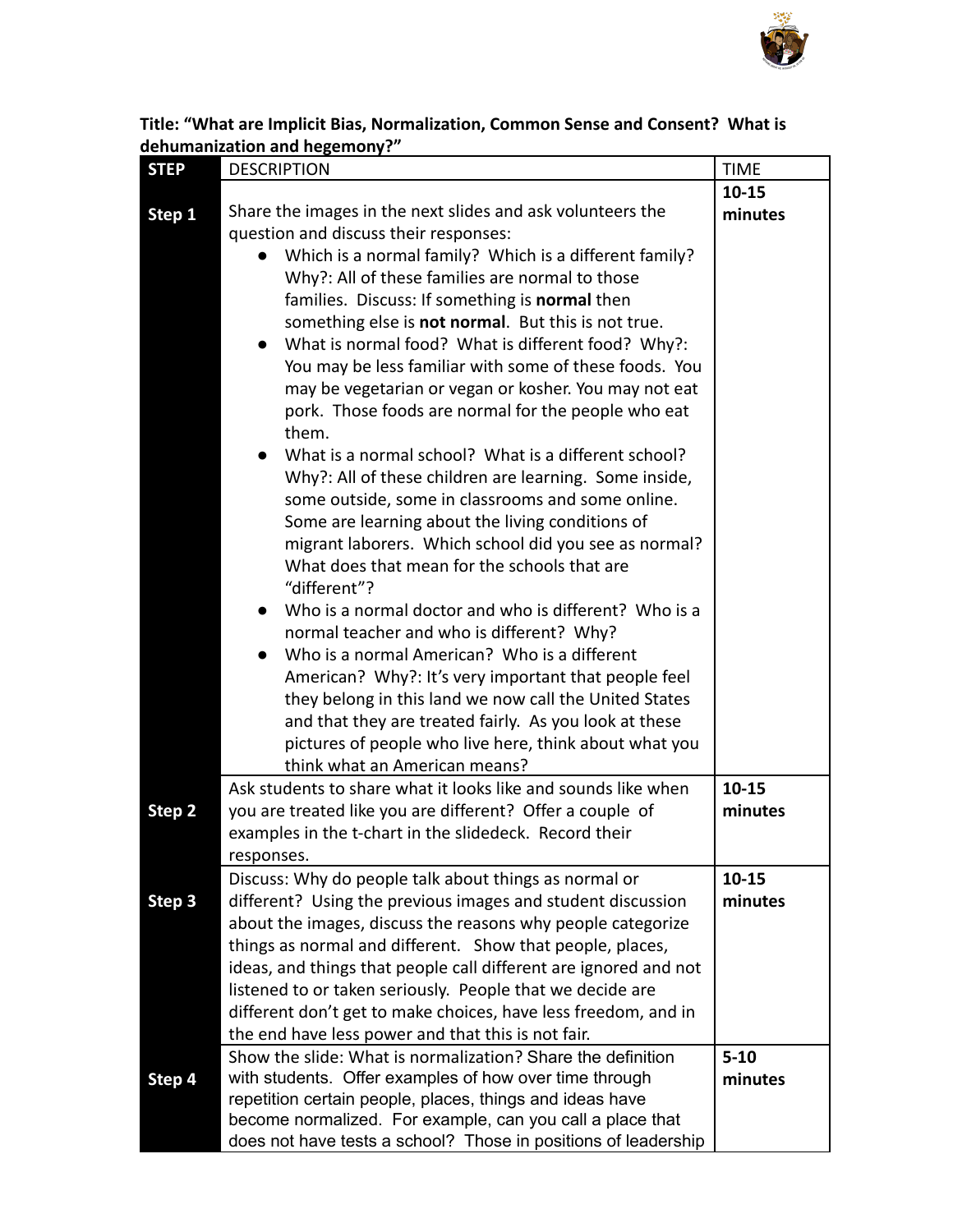

|        | have normalized that tests are a good way to measure how<br>smart you are. But, perhaps, projects or conversations are the<br>best way for you to show your intelligence. Maybe a student<br>has test anxiety and they do not do their best on a test. Ask<br>the class to give examples of other things that have been<br>normalized in school and society (e.g. boys are better at math<br>than girls etc.)                                                                                                                                                                                                                                                                                                                                                                                                                                                                                                                                                                |                      |
|--------|------------------------------------------------------------------------------------------------------------------------------------------------------------------------------------------------------------------------------------------------------------------------------------------------------------------------------------------------------------------------------------------------------------------------------------------------------------------------------------------------------------------------------------------------------------------------------------------------------------------------------------------------------------------------------------------------------------------------------------------------------------------------------------------------------------------------------------------------------------------------------------------------------------------------------------------------------------------------------|----------------------|
| Step 5 | Work with students to fill out the "Normalization and Power"<br>chart that asks students to identify aspects of difference that<br>are normalized and are considered not normal. Explain that<br>there are many normalized people, places, things and ideas.<br>Explain that the normalized things get power from being<br>normalized but those things that are not normalized have less<br>power. Example of normalized/privileged groups: white, male,<br>US citizens, standard English speakers, Christians, wealthy<br>class, heterosexual, adults, able-bodied, business owners etc.<br>Students may have more specific school-based examples like<br>wearing expensive clothes, having a certain type of phone as a<br>sign of class etc. Offer the examples and discuss how the<br>normalized people and characteristics gain more power<br>through their connection with normalcy. We need to question<br>the idea of normalcy to make school and society more fair. | 20 minutes           |
|        | Normalization leads to implicit bias. Implicit biases are                                                                                                                                                                                                                                                                                                                                                                                                                                                                                                                                                                                                                                                                                                                                                                                                                                                                                                                    | 5 minutes            |
| Step 6 | unconscious attitudes and stereotypes that can manifest in the<br>criminal justice system, workplace, school setting, and in the                                                                                                                                                                                                                                                                                                                                                                                                                                                                                                                                                                                                                                                                                                                                                                                                                                             |                      |
|        | healthcare system. Introduce the 3 minute implicit bias video                                                                                                                                                                                                                                                                                                                                                                                                                                                                                                                                                                                                                                                                                                                                                                                                                                                                                                                |                      |
|        | "Peanut Butter, Jelly and Racism" by the New York Times. We                                                                                                                                                                                                                                                                                                                                                                                                                                                                                                                                                                                                                                                                                                                                                                                                                                                                                                                  |                      |
|        | are going to watch a video that describes implicit bias. Play                                                                                                                                                                                                                                                                                                                                                                                                                                                                                                                                                                                                                                                                                                                                                                                                                                                                                                                |                      |
|        | the video.                                                                                                                                                                                                                                                                                                                                                                                                                                                                                                                                                                                                                                                                                                                                                                                                                                                                                                                                                                   |                      |
| Step 7 | Ask students how it feels when someone treats them like they<br>are different or not normal or you are the target of implicit<br>bias? Offer examples they may be familiar with. Explain that<br>you would like them to talk about their thoughts, emotions,<br>feelings in their body, and how they think other people feel<br>when people are treated differently or as if they are not<br>normal. There are many ways we can tell when someone is not<br>being treated fairly. We might think,"Wait. That's not fair." We<br>might feel sad. We might get a tight feeling in our stomach.<br>We might look at our friend who knows it's not right either.<br>Ask for volunteers. Record their responses in the chart under<br>the correct column: thoughts, emotions, body feelings, and<br>other people feel.                                                                                                                                                            | $10 - 15$<br>minutes |
| Step 8 | Introduce the concept of dehumanization. Show the slide with                                                                                                                                                                                                                                                                                                                                                                                                                                                                                                                                                                                                                                                                                                                                                                                                                                                                                                                 | 10 minutes           |
|        | the definition: to treat someone in a way that makes them                                                                                                                                                                                                                                                                                                                                                                                                                                                                                                                                                                                                                                                                                                                                                                                                                                                                                                                    |                      |
|        | seem like they are not as good as other people by treating                                                                                                                                                                                                                                                                                                                                                                                                                                                                                                                                                                                                                                                                                                                                                                                                                                                                                                                   |                      |
|        | them like they are not human, depriving them of their rights.<br>Choral read the word and the definition. When we say one                                                                                                                                                                                                                                                                                                                                                                                                                                                                                                                                                                                                                                                                                                                                                                                                                                                    |                      |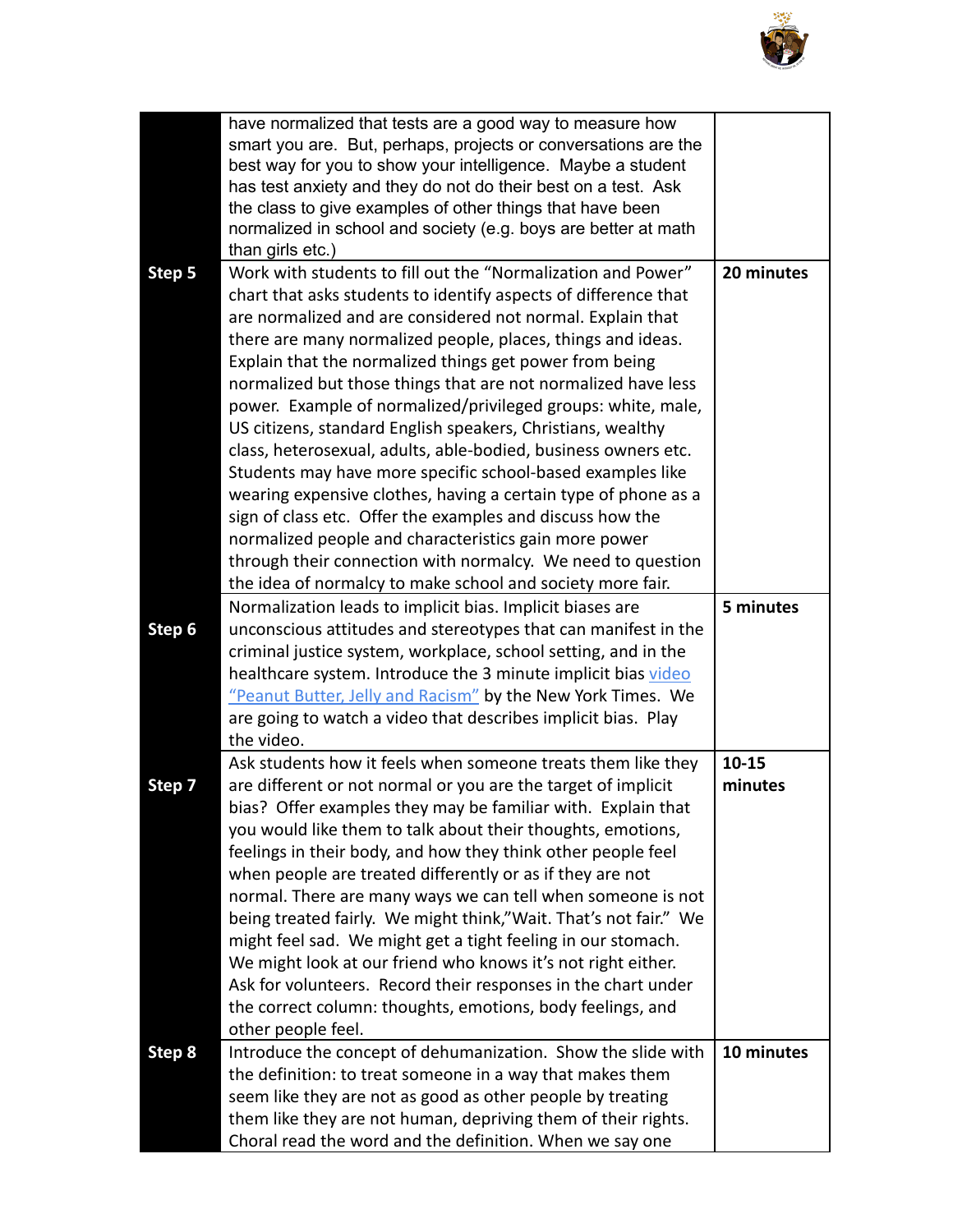

|        | thing is normal, we are also saying that another is less normal<br>or even not normal. When we are talking about people, we<br>dehumanize them. When we say one thing is normal, we are<br>also saying that another is less normal or even not normal.<br>When we are talking about people who we say are not normal,<br>we dehumanize them. Imagine doing this to an entire<br>generation of people. It's a long term process that strips you<br>of your humanity bit by bit. Your humanity is your religion,<br>your culture etc. It starts when you are little and can happen<br>over and over untilimagine you are an 80 year old man and<br>what happens after years of dehumanization? Then think<br>about what does dehumanization do to an entire group of<br>people?                                                                                                                                                                                                                                                                                                                                                                                                                                                                                                                    |            |
|--------|--------------------------------------------------------------------------------------------------------------------------------------------------------------------------------------------------------------------------------------------------------------------------------------------------------------------------------------------------------------------------------------------------------------------------------------------------------------------------------------------------------------------------------------------------------------------------------------------------------------------------------------------------------------------------------------------------------------------------------------------------------------------------------------------------------------------------------------------------------------------------------------------------------------------------------------------------------------------------------------------------------------------------------------------------------------------------------------------------------------------------------------------------------------------------------------------------------------------------------------------------------------------------------------------------|------------|
|        | Show the next slide about the impact of dehumanizing groups<br>of people. Explain: When we dehumanize groups of people,<br>we make them seem less human, and then people feel okay<br>about harming them and making them suffer. Here is an<br>example of migrant families coming to the United States and<br>how they are treated like they are less than human.                                                                                                                                                                                                                                                                                                                                                                                                                                                                                                                                                                                                                                                                                                                                                                                                                                                                                                                                |            |
|        |                                                                                                                                                                                                                                                                                                                                                                                                                                                                                                                                                                                                                                                                                                                                                                                                                                                                                                                                                                                                                                                                                                                                                                                                                                                                                                  |            |
| Step 9 | Remind students of the 4 concepts we are learning to<br>understand hegemony (How people with power make their<br>ideas seem like common sense so others consent to their will<br>(what they want) allowing those in power to keep their<br>power.) Now that we understand normalization and implicit<br>bias, we need to understand common sense and consent.<br>First, we need to understand common sense the way that<br>Antonio Gramsci, an Italian philosopher, understood it: the<br>beliefs that many people around us think are true that we<br>don't question. Review the examples on the slide. The past is<br>the past. (History is over.); It's best to be unbiased.; Women<br>are weaker than men.; The rich are successful.; It's your own<br>fault if you are poor.; Schools are fair to everyone.) Invite<br>volunteers to share additional examples. Next with the next<br>slide, explain that we could question or disagree with the<br>normalizations, implicit biases, and "common sense" we use<br>every day, but what makes these ideas hegemonic is that we<br>consent to them or agree with them or go along with them.<br>Use the next slide to give an example of normalization, implicit<br>bias, common sense and consent about hegemonic ideas<br>about enslavement. | 20 minutes |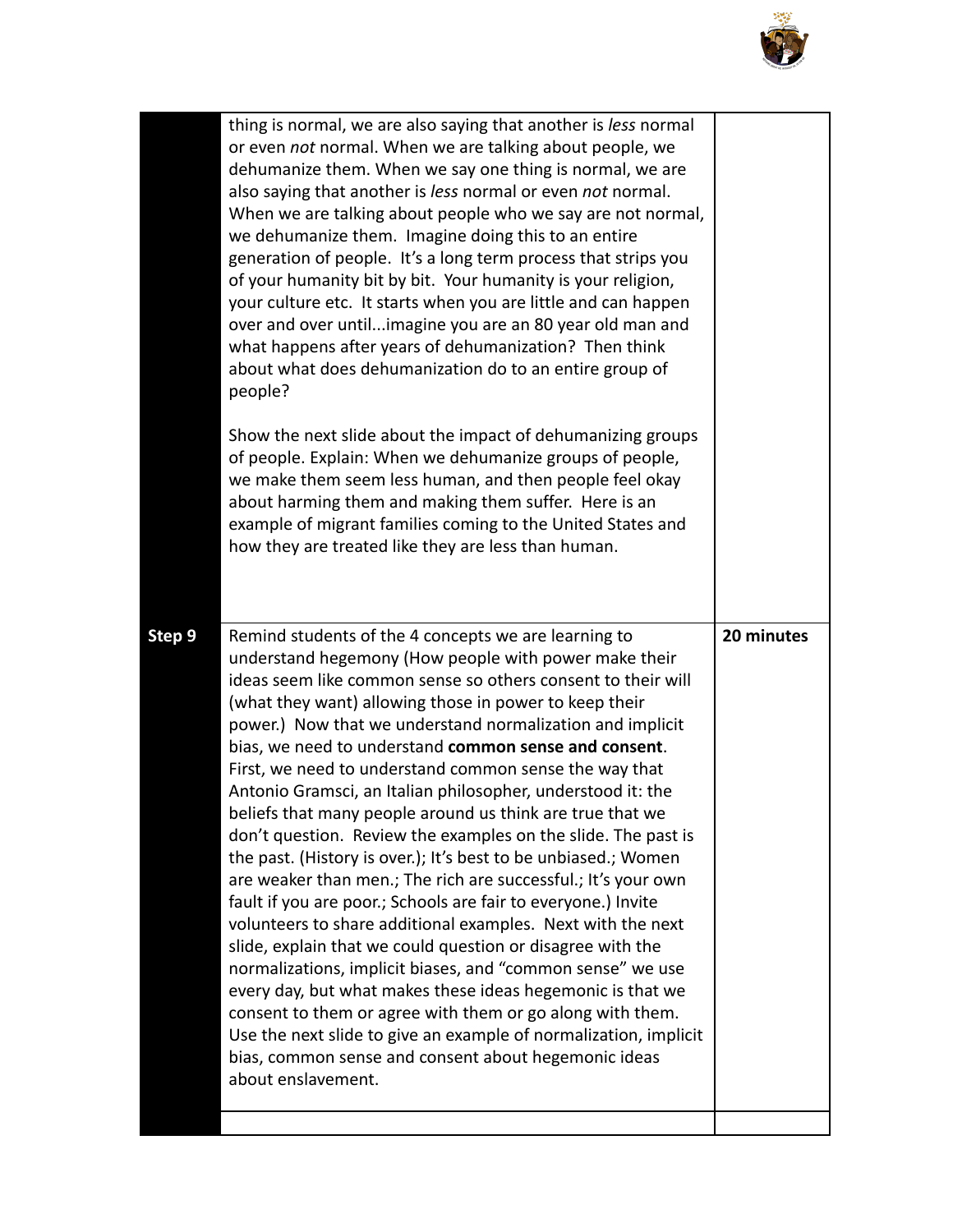

## **C3: Community Collaboration and/or Critical Cultural Production**

#### **Title:**

| <b>STEP</b>   | <b>DESCRIPTION</b>                                                                                                                                                                                                                                                                                                                                                                                                                                                                                                                                                                                                                                                                                                                                                                                                                                                                                                                                                                                                                                                                                                                                                                                           | <b>TIME</b>          |
|---------------|--------------------------------------------------------------------------------------------------------------------------------------------------------------------------------------------------------------------------------------------------------------------------------------------------------------------------------------------------------------------------------------------------------------------------------------------------------------------------------------------------------------------------------------------------------------------------------------------------------------------------------------------------------------------------------------------------------------------------------------------------------------------------------------------------------------------------------------------------------------------------------------------------------------------------------------------------------------------------------------------------------------------------------------------------------------------------------------------------------------------------------------------------------------------------------------------------------------|----------------------|
| Step 1        | Pair up students with one copy of the How Hegemony Works<br>graphic organizer.                                                                                                                                                                                                                                                                                                                                                                                                                                                                                                                                                                                                                                                                                                                                                                                                                                                                                                                                                                                                                                                                                                                               | 2 minutes            |
| Step 2        | We are going to dig into this chart and be able to give our own<br>examples of hegemony. Remind students that hegemony is<br>How people with power make their ideas seem like common<br>sense so others consent to their will (what they want) allowing<br>those in power to keep their power. Choose a topic, a<br>stereotype, and figure out how it works to create a hegemonic<br>belief, an unquestioned, commonly accepted normalization<br>that keeps those in power in power and those who are not<br>normalized in lower positions with less or no power to define<br>the world. With your partner, fill out the "How Hegemony<br>Works" slide. First discuss and choose the topic or stereotype<br>you want to explore. It is likely a key unquestioned belief,<br>value, or story many people believe about that topic. Use the<br>sentence starters for each of the four parts of hegemony to<br>identify how normalization, consent, common sense and<br>implicit bias all contribute to hegemonic beliefs. Ask students<br>to work together to fill out the chart with their partner. The<br>search for and choose an image that represents this<br>hegemonic belief and paste it in the slide. | $20 - 30$<br>minutes |
| <b>Step 3</b> | Invite partners to share their chart and how they decided on<br>the unquestioned belief they chose.                                                                                                                                                                                                                                                                                                                                                                                                                                                                                                                                                                                                                                                                                                                                                                                                                                                                                                                                                                                                                                                                                                          | $10 - 15$<br>minutes |

## **C4: Conclusive Dialogue/Critical Circular Exchange**

**Connection :** How is

We can create counter-hegemonic stories that disrupt hegemony based on celebrating what might not be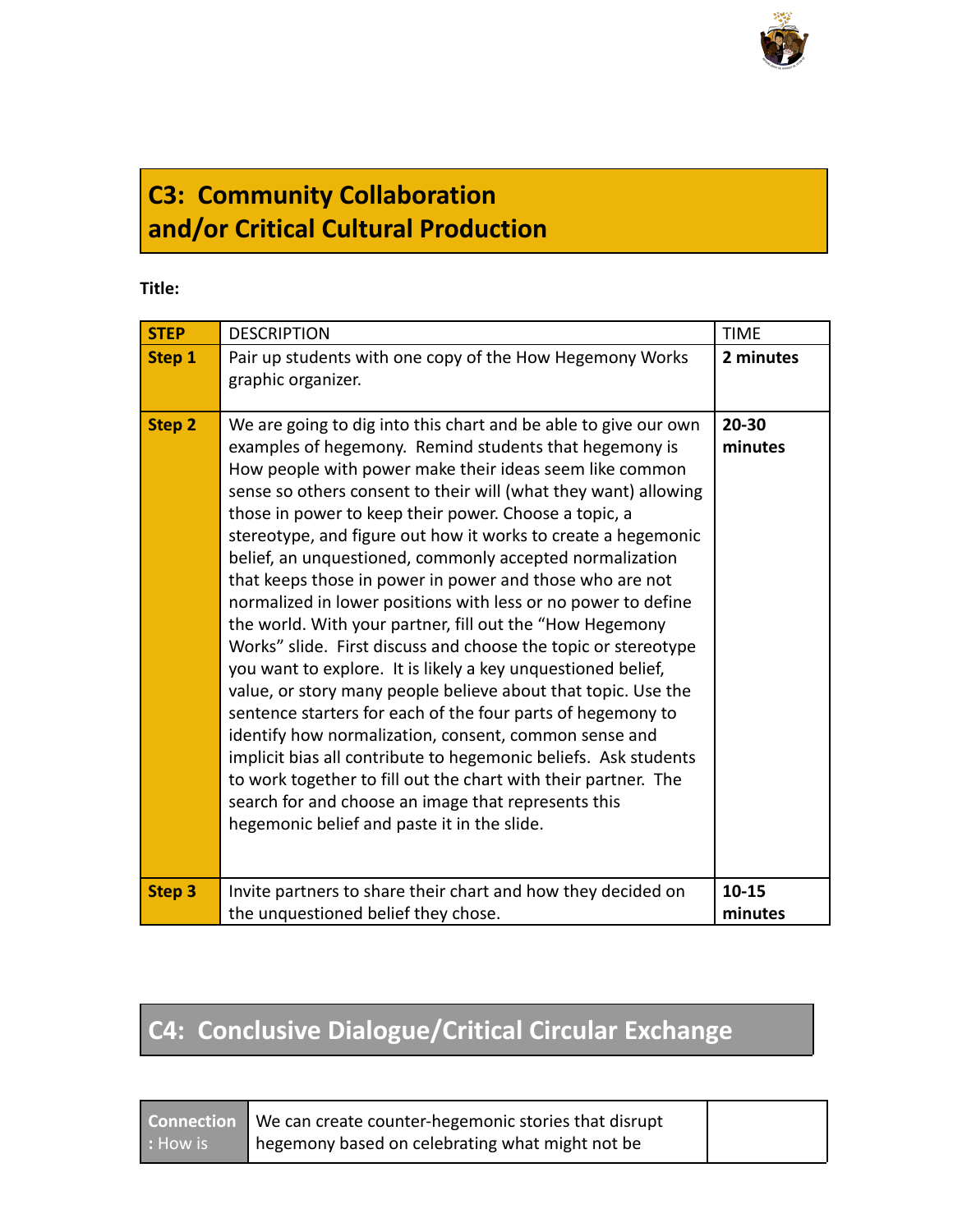

| this<br>relevant to<br>students?<br>How is it<br>relevant to                      | normal for others can be normal for each of us in our<br>different home communities. Ask the students to share<br>what is normal for them in their community that might<br>not be normal for others? Invite a few volunteers to share.<br>Introduce the music video "Sov Yo" by Bomba Estéreo                                                                                                                                                                                                                                                                                                                                                                                                                                                                                                                                                                                         |                      |
|-----------------------------------------------------------------------------------|---------------------------------------------------------------------------------------------------------------------------------------------------------------------------------------------------------------------------------------------------------------------------------------------------------------------------------------------------------------------------------------------------------------------------------------------------------------------------------------------------------------------------------------------------------------------------------------------------------------------------------------------------------------------------------------------------------------------------------------------------------------------------------------------------------------------------------------------------------------------------------------|----------------------|
| the unit?<br>How do you<br>bring back<br>to the<br><b>PURPOSE</b><br>of the unit? | with subtitles in Spanish. Explain that this is a music video<br>about a girl who is proud of her identity and refuses<br>hegemonic beliefs about her. As you watch, try to identify<br>the normalizations, implicit biases, common sense and<br>consent that this counter hegemonic story calls out.<br>Multilingual students will be able to understand that the<br>main character in the story is proud of who she is without<br>lyrics. You can also post the lyrics in the languages of the<br>students. After viewing the video ask students to share:<br>What do I bring to the community that is normal for me?<br>For example, fasting, not eating, might be a normal<br>celebration for my community. As students share,<br>celebrate the part of their culture that is normal and that<br>they want people to recognize. What hegemonic beliefs<br>do you plan to disrupt? |                      |
|                                                                                   | Turn and Talk: Take turns telling your partner (or the<br>person sitting next to you): How can we question common<br>sense so that "normalized" people are not unfairly favored<br>and continue to name the world in their interests? How<br>can we give respect to all and stop hegemonic thinking<br>and actions?                                                                                                                                                                                                                                                                                                                                                                                                                                                                                                                                                                   | $10 - 15$<br>minutes |
|                                                                                   | Volunteers share responses they heard from their partner.                                                                                                                                                                                                                                                                                                                                                                                                                                                                                                                                                                                                                                                                                                                                                                                                                             |                      |
| <b>Assessmen</b><br>t: How will<br>the<br>students be<br>assessed?                | Explain that in our classroom we will work to question<br>common sense and stop normalization and give respect to<br>everyone. Here are some ways we can stop it using these<br>sentence starters. Share the sentence starters (from the<br>slide deck) and choral read them: In our classroom and<br>school                                                                                                                                                                                                                                                                                                                                                                                                                                                                                                                                                                          | 5 minutes            |
|                                                                                   | we question common sense: "Is that<br>true? How do we know?"                                                                                                                                                                                                                                                                                                                                                                                                                                                                                                                                                                                                                                                                                                                                                                                                                          |                      |
|                                                                                   | we stop normalization: "Just because it<br>happens a lot, doesn't mean it's normal or better<br>or true."                                                                                                                                                                                                                                                                                                                                                                                                                                                                                                                                                                                                                                                                                                                                                                             |                      |
|                                                                                   | we disagree when people are<br>dehumanized: "I disagree!"                                                                                                                                                                                                                                                                                                                                                                                                                                                                                                                                                                                                                                                                                                                                                                                                                             |                      |
|                                                                                   | we make implicit biases visible: "That's an<br>implicit bias."                                                                                                                                                                                                                                                                                                                                                                                                                                                                                                                                                                                                                                                                                                                                                                                                                        |                      |
|                                                                                   | we respect Black, Indigenous, People of<br>Color (BIPOC) communities: "I respect you and                                                                                                                                                                                                                                                                                                                                                                                                                                                                                                                                                                                                                                                                                                                                                                                              |                      |